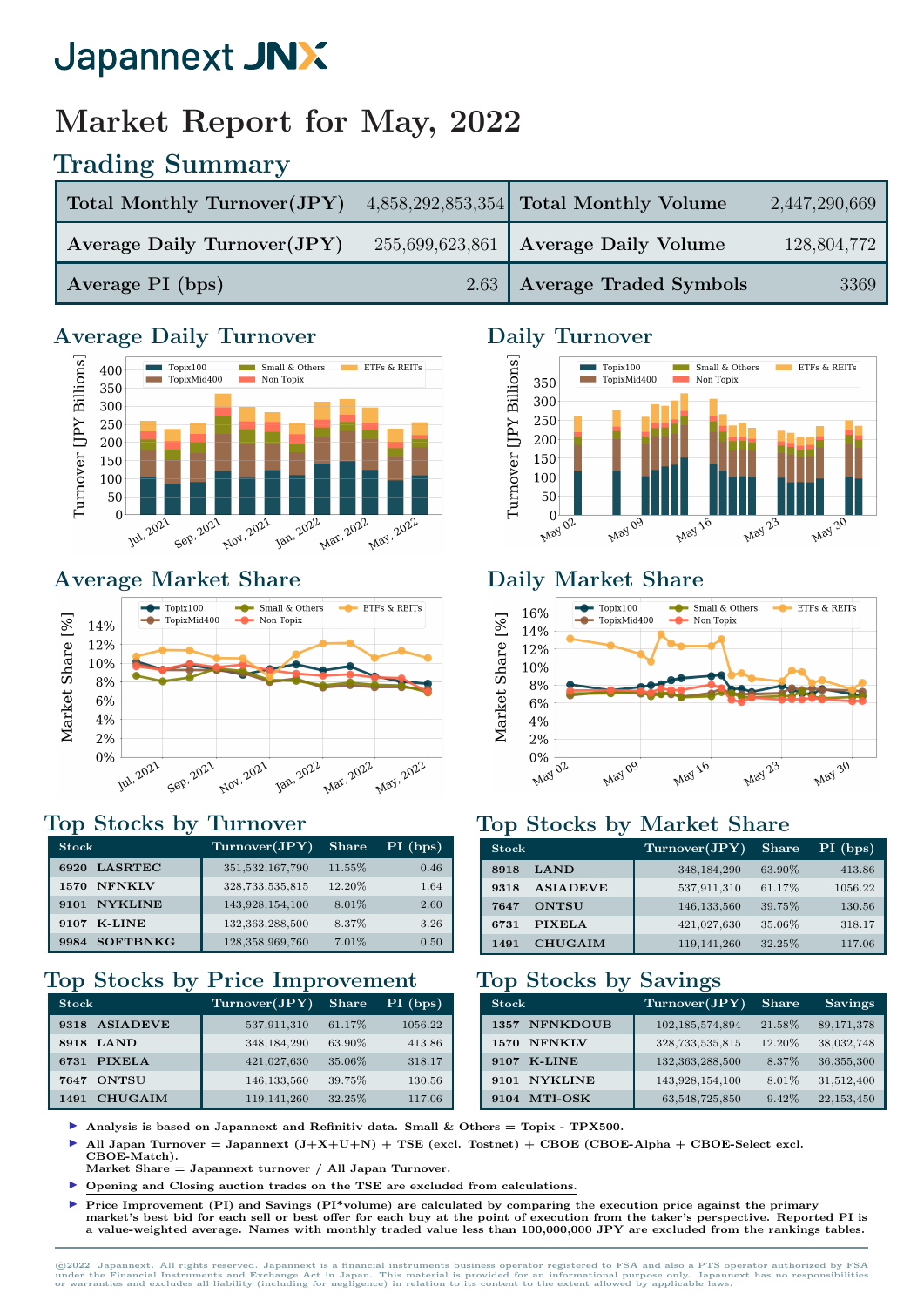# Night-Time Market Report for May, 2022

### Trading Summary

| Total Monthly Turnover (JPY)        | 70,948,531,141 | Total Monthly Volume                 | 103,672,324 |
|-------------------------------------|----------------|--------------------------------------|-------------|
| <b>Average Daily Turnover (JPY)</b> |                | $3,734,133,218$ Average Daily Volume | 5,456,438   |
| <b>Average Quoted Symbols</b>       | 3388           | Average Traded Symbols               | 589         |

#### Average Nightly Turnover P Nightly Turnover



#### Top Stocks by Turnover

| <b>Stock</b>            | Turnover(JPY)  | Share    |
|-------------------------|----------------|----------|
| <b>NFNKLV</b><br>1570   | 13,010,863,189 | $0.48\%$ |
| <b>NFNKDOUB</b><br>1357 | 7,805,570,267  | 1.65%    |
| <b>REMIX</b><br>3825    | 2,993,590,480  | 2.67%    |
| <b>RK 225LV</b><br>1458 | 2,953,423,133  | 0.92%    |
| <b>VIXSHORT</b><br>1552 | 2,471,608,911  | 3.78%    |
| NKBEAR-2<br>1360        | 2,465,992,810  | 1.05%    |
| <b>NYKLINE</b><br>9101  | 1,568,860,800  | $0.09\%$ |
| <b>RK 225DI</b><br>1459 | 1,514,855,195  | 0.48%    |
| <b>TOYOTA</b><br>7203   | 1,272,384,620  | 0.14%    |
| <b>225 BULL</b><br>1579 | 1,266,333,830  | 0.38%    |
| SONY G<br>6758          | 1,238,875,300  | 0.17%    |
| YAMADAHD<br>9831        | 1,166,929,600  | 1.23%    |
| <b>DW 225LV</b><br>1365 | 934,212,693    | 3.89%    |
| <b>FRONTEO</b><br>2158  | 857,462,380    | 1.51%    |
| <b>SOFTBNKG</b><br>9984 | 806,212,100    | 0.04%    |



#### Top Stocks by Market Share

| <b>Stock</b>            | Turnover(JPY) | <b>Share</b> |
|-------------------------|---------------|--------------|
| 3070<br>AMAGASA         | 20,158,500    | 25.60%       |
| <b>ASIADEVE</b><br>9318 | 128,798,230   | 14.65%       |
| <b>LAND</b><br>8918     | 58,908,350    | 10.81%       |
| <b>CHUGAIM</b><br>1491  | 39,378,160    | $10.66\%$    |
| <b>RUNSYSTM</b><br>3326 | 95,114,440    | 10.27%       |
| <b>KNH-SPN</b><br>3409  | 72,289,060    | 10.14\%      |
| 3948<br><b>HIKARIB</b>  | 7,204,780     | 8.58%        |
| <b>SANKYOF</b><br>9639  | 112,478,200   | 8.33%        |
| <b>JOHNAN</b><br>4720   | 695,650       | 8.22%        |
| <b>IG PORT</b><br>3791  | 34,919,790    | 7.99%        |
| <b>SACOS</b><br>9641    | 37,205,260    | 7.93%        |
| <b>TOKSOIR</b><br>8040  | 12,940,170    | 7.41%        |
| <b>MITHD</b><br>4016    | 154,980,020   | 7.14%        |
| <b>SATOFD</b><br>2814   | 12,590,850    | 6.97%        |
| <b>HAPPINES</b><br>3174 | 358,100       | 6.21%        |

▶ Analysis is based on Japannext and Refinitiv data. Small & Others = Topix - TPX500. Only Night-Time market is included.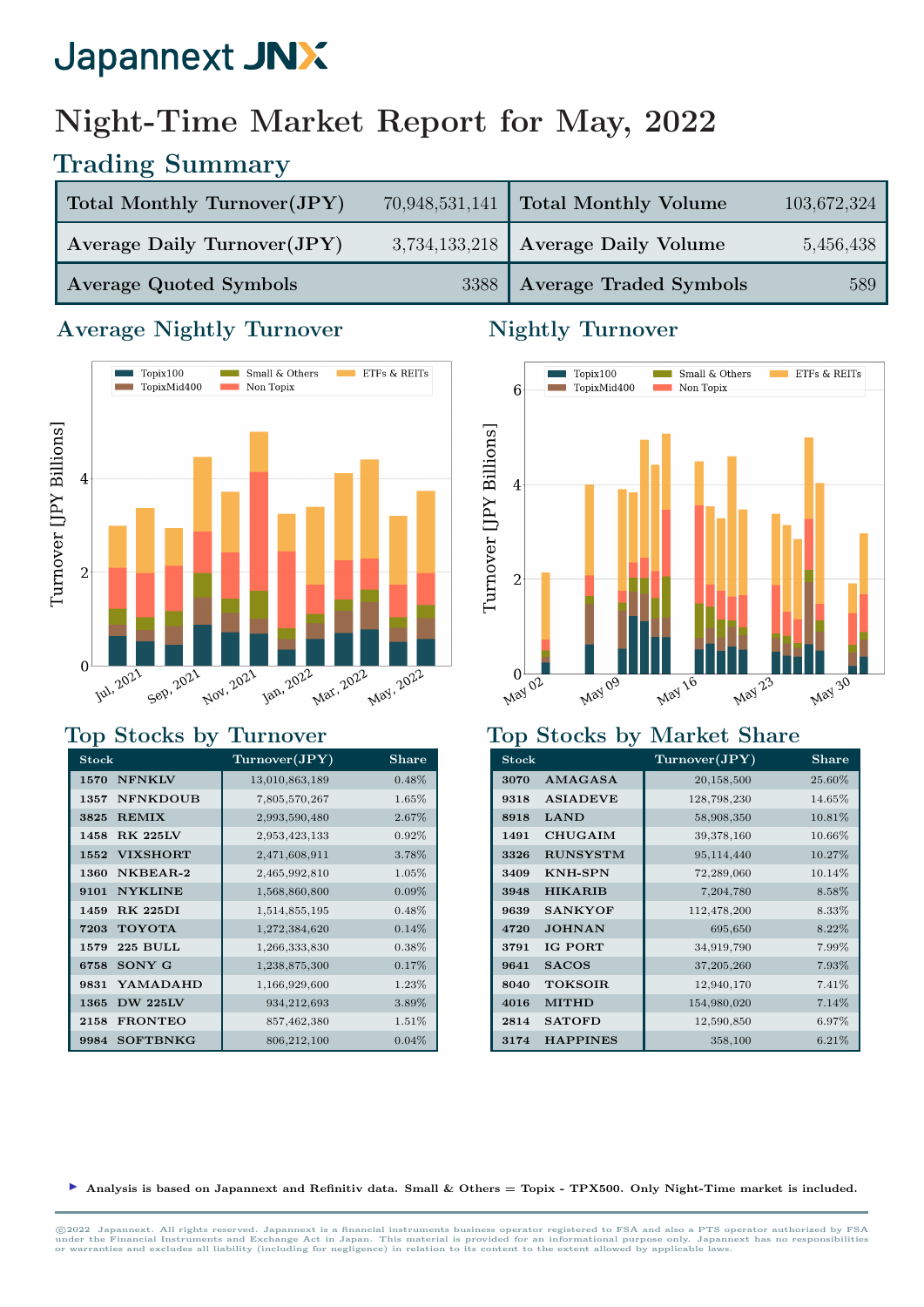# Top 10 Stocks by Turnover

#### Topix 100

| <b>Stock</b>            | Turnover(JPY)      | Share    | $PI$ (bps) |
|-------------------------|--------------------|----------|------------|
| <b>LASRTEC</b><br>6920  | 351, 532, 167, 790 | 11.55%   | 0.46       |
| <b>SOFTBNKG</b><br>9984 | 128,358,969,760    | 7.01%    | 0.50       |
| <b>TKOELCN</b><br>8035  | 123,686,479,400    | 9.86%    | 0.62       |
| 7974 NINTEND            | 77,665,750,600     | 9.91%    | 0.75       |
| <b>FASTRET</b><br>9983  | 73,566,120,600     | 11.22%   | 0.79       |
| SONY G<br>6758          | 64,630,070,250     | 8.80%    | 0.91       |
| $_{\rm OLC}$<br>4661    | 62,064,624,740     | 11.69%   | 0.70       |
| <b>TOYOTA</b><br>7203   | 56,323,891,630     | 6.05%    | 0.76       |
| <b>KEYENCE</b><br>6861  | 44,371,250,810     | 7.98%    | 0.94       |
| <b>RECRUIT</b><br>6098  | 38,672,238,410     | $6.64\%$ | 0.89       |

#### Small & Others

| Stock                   | Turnover(JPY)  | <b>Share</b> | PI (bps) |
|-------------------------|----------------|--------------|----------|
| <b>RENOVA</b><br>9519   | 15,912,401,980 | 6.43%        | 1.73     |
| <b>W-SCOPE</b><br>6619  | 13,902,866,040 | 6.15%        | 2.03     |
| MTI-HTC<br>6966         | 13,858,801,000 | 9.45%        | 2.35     |
| <b>KWE</b><br>9375      | 11,295,258,850 | 26.09%       | 4.78     |
| MIT-MAT<br>1518         | 11,276,740,420 | 7.05%        | 4.53     |
| <b>MONEX G</b><br>8698  | 9,475,481,110  | 10.23%       | 5.70     |
| <b>SNOWPEAK</b><br>7816 | 6,111,483,550  | 5.94%        | 1.17     |
| <b>DEXERIAL</b><br>4980 | 5,735,478,090  | 8.99%        | 4.28     |
| <b>RORZE</b><br>6323    | 5,247,199,900  | 8.70%        | 2.56     |
| 4483<br>JMDC.           | 4,763,683,200  | $9.09\%$     | 5.41     |

#### ETFs & REITs

| <b>Stock</b>            | Turnover(JPY)      | <b>Share</b> | $PI$ (bps) |
|-------------------------|--------------------|--------------|------------|
| <b>NFNKLV</b><br>1570   | 328,733,535,815    | 12.20%       | 1.64       |
| <b>NFNKDOUB</b><br>1357 | 102, 185, 574, 894 | 21.58%       | 11.14      |
| <b>RK 225DI</b><br>1459 | 45,983,324,223     | 14.63%       | 2.70       |
| NKBEAR-2<br>1360        | 44,075,780,012     | 18.69%       | 2.21       |
| <b>225 BULL</b><br>1579 | 43,853,062,900     | 13.32%       | 1.62       |
| <b>RK 225LV</b><br>1458 | 36,079,696,641     | 11.29%       | 1.74       |
| <b>DW 225DI</b><br>1366 | 3,823,862,907      | 15.57%       | 3.78       |
| NFNK225<br>1321         | 3,668,425,138      | 3.06%        | 0.70       |
| <b>VIXSHORT</b><br>1552 | 3,332,506,200      | 5.10%        | 0.51       |
| 8952<br>JRE             | 3,092,994,400      | $6.22\%$     | 3.50       |

### Standard

| <b>Stock</b>            | Turnover(JPY)    | Share    | PI (bps) |
|-------------------------|------------------|----------|----------|
| <b>REMIX</b><br>3825    | 9,491,113,840    | 8.47%    | 4.70     |
| <b>MCDNALD</b><br>2702  | 5,982,696,400    | 14.53%   | 6.60     |
| <b>FERROTEC</b><br>6890 | 5, 187, 919, 230 | 4.83%    | 1.86     |
| <b>WEST HD</b><br>1407  | 4,302,694,200    | 10.19%   | 3.80     |
| <b>WORKMAN</b><br>7564  | 2,668,348,650    | $9.56\%$ | 2.64     |
| <b>ORACLEJ</b><br>4716  | 2,620,823,100    | 10.49%   | 3.86     |
| <b>SUMISEKI</b><br>1514 | 2,475,893,160    | 6.89%    | 12.31    |
| <b>TS PHAHD</b><br>4581 | 2,277,076,300    | 7.52%    | 4.14     |
| <b>HARMONC</b><br>6324  | 2,116,065,650    | 10.91%   | 3.89     |
| <b>SHINWISE</b><br>2437 | 1,981,735,350    | 7.74%    | 4.51     |

### Topix Mid400

| <b>Stock</b>           |                 | Turnover(JPY)     | <b>Share</b> | $PI$ (bps) |
|------------------------|-----------------|-------------------|--------------|------------|
| 9101                   | <b>NYKLINE</b>  | 143,928,154,100   | 8.01%        | 2.60       |
| $K$ -LINE<br>9107      |                 | 132,363,288,500   | 8.37%        | 3.26       |
| <b>MTI-OSK</b><br>9104 |                 | 63, 548, 725, 850 | 9.42%        | 4.08       |
| 9501                   | <b>TEPCOHD</b>  | 34,774,701,250    | 10.32%       | 5.82       |
| <b>INPEX</b><br>1605   |                 | 29,495,227,050    | 7.81%        | 1.72       |
| 6532                   | <b>BAYCURNT</b> | 28,705,708,500    | 9.40%        | 3.50       |
| 6857                   | <b>ADVNTST</b>  | 19,356,187,700    | 8.24%        | 3.50       |
| 4755                   | <b>RAKUTENG</b> | 16,890,625,450    | 8.12%        | 3.41       |
| 6723                   | <b>RENESAS</b>  | 14,601,989,400    | 6.17%        | 1.75       |
| MMC<br>7211            |                 | 13,868,314,550    | 9.75%        | 8.86       |

# Non Topix

| <b>Stock</b> |                 | Turnover(JPY)    | <b>Share</b> | $PI$ (bps) |
|--------------|-----------------|------------------|--------------|------------|
| 4385         | <b>MERCARI</b>  | 24,071,413,150   | 5.94%        | 1.19       |
| 3825         | <b>REMIX</b>    | 9,491,113,840    | 8.47%        | 4.70       |
| 4485         | <b>JTOWER</b>   | 8,381,670,600    | 7.13%        | 3.83       |
| 2702         | <b>MCDNALD</b>  | 5,982,696,400    | 14.53%       | 6.60       |
| 5031         | <b>MOI</b>      | 5,753,899,430    | 5.64%        | 3.55       |
| 6890         | <b>FERROTEC</b> | 5, 187, 919, 230 | 4.83%        | 1.86       |
| 4477         | <b>BASE</b>     | 4,925,751,960    | 7.83%        | 5.19       |
| 1407         | WEST HD         | 4,302,694,200    | 10.19%       | 3.80       |
| 2158         | <b>FRONTEO</b>  | 4,240,920,160    | 7.49%        | 2.35       |
| 2998         | <b>CREAL</b>    | 3,539,261,950    | 5.56%        | 2.96       |

#### Prime

| <b>Stock</b> |                 | Turnover(JPY)      | <b>Share</b> | $PI$ (bps) |
|--------------|-----------------|--------------------|--------------|------------|
| 6920         | <b>LASRTEC</b>  | 351, 532, 167, 790 | 11.55%       | 0.46       |
| 9101         | <b>NYKLINE</b>  | 143,928,154,100    | 8.01%        | 2.60       |
| 9107         | <b>K-LINE</b>   | 132, 363, 288, 500 | 8.37%        | 3.26       |
| 9984         | <b>SOFTBNKG</b> | 128,358,969,760    | 7.01%        | 0.50       |
| 8035         | <b>TKOELCN</b>  | 123,686,479,400    | 9.86%        | 0.62       |
| 7974         | <b>NINTEND</b>  | 77,665,750,600     | 9.91%        | 0.75       |
| 9983         | <b>FASTRET</b>  | 73,566,120,600     | 11.22%       | 0.79       |
| 6758         | SONY G          | 64,630,070,250     | 8.80%        | 0.91       |
| 9104         | <b>MTI-OSK</b>  | 63, 548, 725, 850  | 9.42%        | 4.08       |
| 4661         | OLC.            | 62,064,624,740     | 11.69%       | 0.70       |

#### Growth

| <b>Stock</b> |                 | Turnover(JPY)  | <b>Share</b> | PI (bps) |
|--------------|-----------------|----------------|--------------|----------|
| 4385         | <b>MERCARI</b>  | 24,071,413,150 | 5.94%        | 1.19     |
| 4485         | <b>JTOWER</b>   | 8,381,670,600  | 7.13%        | 3.83     |
| 5031         | <b>MOI</b>      | 5,753,899,430  | 5.64%        | 3.55     |
| 4477         | <b>BASE</b>     | 4,925,751,960  | 7.83%        | 5.19     |
| 2158         | <b>FRONTEO</b>  | 4,240,920,160  | 7.49%        | 2.35     |
| 2998         | <b>CREAL</b>    | 3,539,261,950  | 5.56%        | 2.96     |
| 5028         | <b>SECONDXI</b> | 3,483,446,930  | 6.84%        | 2.33     |
| 2370         | <b>MEDINET</b>  | 3,413,069,980  | 13.70%       | 35.68    |
| 3936         | <b>GLOBALWA</b> | 3,076,881,540  | 8.91%        | 5.28     |
| 6613         | <b>ODLASER</b>  | 2,949,714,060  | 5.47%        | 4.01     |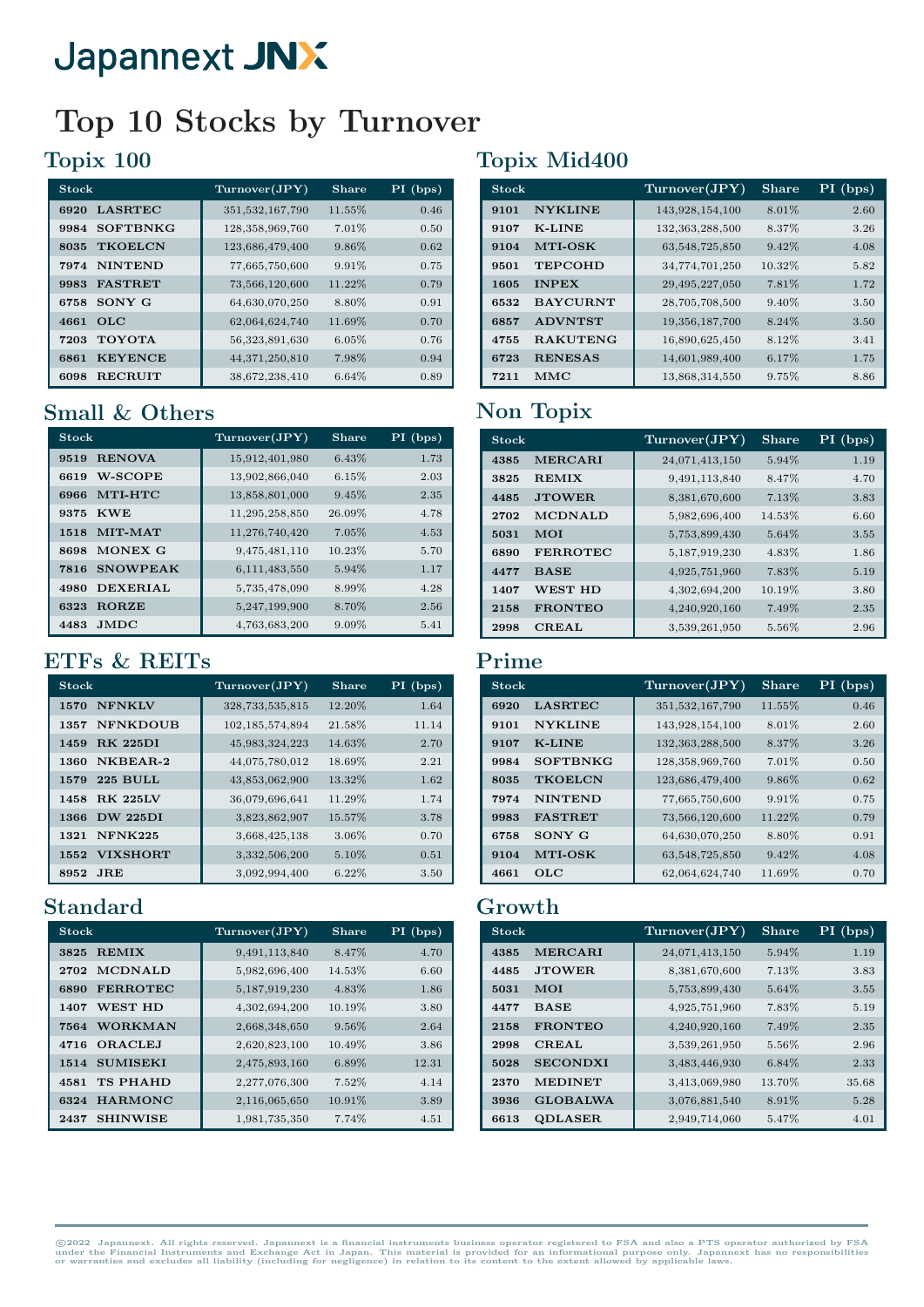# Top 10 Stocks by Market Share

### Topix 100

| <b>Stock</b>            | <b>Share</b> | Turnover(JPY)      | $PI$ (bps) |
|-------------------------|--------------|--------------------|------------|
| OLC<br>4661             | 11.69%       | 62,064,624,740     | 0.70       |
| <b>LASRTEC</b><br>6920  | 11.55%       | 351, 532, 167, 790 | 0.46       |
| <b>NITORIHD</b><br>9843 | 11.55%       | 13,947,651,130     | 0.99       |
| <b>FASTRET</b><br>9983  | 11.22%       | 73,566,120,600     | 0.79       |
| <b>DAIKINI</b><br>6367  | 11.01%       | 30,722,751,750     | 0.85       |
| <b>FUJITSU</b><br>6702  | 10.76%       | 26,390,338,730     | 0.90       |
| SMC<br>6273             | 10.67%       | 21,578,709,700     | 1.45       |
| <b>BANNAMHD</b><br>7832 | 10.52%       | 10,266,041,510     | 1.16       |
| <b>JR. CENT</b><br>9022 | 10.08%       | 16,303,962,120     | 0.73       |
| <b>SHIMANO</b><br>7309  | 10.05%       | 13,386,145,050     | 0.84       |

### Small & Others

| <b>Stock</b>            | Share  | Turnover(JPY)  | $PI$ (bps) |
|-------------------------|--------|----------------|------------|
| <b>LAND</b><br>8918     | 63.90% | 348,184,290    | 413.86     |
| <b>KWE</b><br>9375      | 26.09% | 11,295,258,850 | 4.78       |
| <b>SKYPER J</b><br>9412 | 14.99% | 1,098,337,600  | 6.61       |
| JDI.<br>6740            | 14.83% | 1,455,939,920  | 53.59      |
| <b>GMOGSHD</b><br>3788  | 12.32% | 1,302,555,850  | 6.37       |
| TT-FHD<br>8616          | 11.94% | 794,145,970    | 8.94       |
| NIP-COKE<br>3315        | 11.92% | 855,755,640    | 24.95      |
| <b>NORITAK</b><br>5331  | 11.86% | 217,916,150    | 3.25       |
| <b>RICOHLS</b><br>8566  | 11.85% | 400,233,550    | 3.91       |
| <b>T-ELDEV</b><br>2760  | 11.83% | 905,921,600    | 5.23       |

### ETFs & REITs

| <b>Stock</b>            | <b>Share</b> | Turnover(JPY)      | $PI$ (bps) |
|-------------------------|--------------|--------------------|------------|
| 1357 NFNKDOUB           | 21.58%       | 102, 185, 574, 894 | 11.14      |
| NKBEAR-2<br>1360        | 18.69%       | 44,075,780,012     | 2.21       |
| <b>DW 225DI</b><br>1366 | 15.57%       | 3,823,862,907      | 3.78       |
| <b>RK 225DI</b><br>1459 | 14.63%       | 45,983,324,223     | 2.70       |
| 225 BEAR<br>1580        | 13.67%       | 245,795,479        | 0.89       |
| <b>225 BULL</b><br>1579 | 13.32%       | 43,853,062,900     | 1.62       |
| 1365 DW 225LV           | 12.50%       | 3,004,964,504      | 1.98       |
| <b>NFNKLV</b><br>1570   | 12.20%       | 328,733,535,815    | 1.64       |
| <b>RK 225LV</b><br>1458 | 11.29%       | 36,079,696,641     | 1.74       |
| 8985<br>JHR.            | 10.61%       | 2,284,825,400      | 4.75       |

### Standard

| <b>Stock</b>            | <b>Share</b> | Turnover(JPY) | $PI$ (bps) |
|-------------------------|--------------|---------------|------------|
| <b>LAND</b><br>8918     | 63.90%       | 348, 184, 290 | 413.86     |
| <b>ASIADEVE</b><br>9318 | 61.17%       | 537,911,310   | 1056.22    |
| <b>ONTSU</b><br>7647    | 39.75%       | 146, 133, 560 | 130.56     |
| <b>PIXELA</b><br>6731   | 35.06%       | 421,027,630   | 318.17     |
| <b>CHUGAIM</b><br>1491  | 32.25%       | 119,141,260   | 117.06     |
| <b>MUTUAL</b><br>2773   | 25.49%       | 322,546,990   | 0.87       |
| <b>PIXEL</b><br>2743    | 22.37%       | 294, 217, 830 | 43.05      |
| <b>SACOS</b><br>9641    | 21.62%       | 101,368,100   | 12.98      |
| <b>FULSPEED</b><br>2159 | 16.94%       | 129,857,030   | 7.58       |
| <b>KNH-SPN</b><br>3409  | 16.73%       | 119,307,820   | 13.90      |

# Topix Mid400

| <b>Stock</b> |                 | Share  | Turnover(JPY)  | $PI$ (bps) |
|--------------|-----------------|--------|----------------|------------|
| 6465         | <b>HOSIZAKI</b> | 13.91% | 3,906,622,100  | 5.48       |
| 9831         | YAMADAHD        | 13.62% | 12,953,605,980 | 7.03       |
| 6417         | <b>SANKYOP</b>  | 13.50% | 3,055,677,000  | 4.10       |
| 2670         | <b>ABCMART</b>  | 12.30% | 3,000,426,700  | 5.80       |
| 6134         | <b>FUJICORP</b> | 12.06% | 1,359,411,510  | 2.30       |
| 7167         | <b>MEBUKIFG</b> | 11.85% | 3,171,385,680  | 14.81      |
| 8410         | <b>SEVEN BK</b> | 11.81% | 2,069,947,970  | 14.68      |
| 6472         | <b>NTN</b>      | 11.55% | 4,045,803,230  | 13.24      |
| 4902         | <b>KONICAM</b>  | 11.47% | 6,241,541,480  | 7.35       |
| 2593         | <b>ITO EN</b>   | 11.08% | 2,453,463,700  | 4.35       |

# Non Topix

| <b>Stock</b> |                 | <b>Share</b> | Turnover(JPY) | $PI$ (bps) |
|--------------|-----------------|--------------|---------------|------------|
| 9318         | <b>ASIADEVE</b> | 61.17%       | 537,911,310   | 1056.22    |
| 7647         | <b>ONTSU</b>    | 39.75%       | 146,133,560   | 130.56     |
| 6731         | <b>PIXELA</b>   | 35.06%       | 421,027,630   | 318.17     |
| 1491         | <b>CHUGAIM</b>  | 32.25%       | 119,141,260   | 117.06     |
| 2773         | <b>MUTUAL</b>   | 25.49%       | 322,546,990   | 0.87       |
| 2743         | <b>PIXEL</b>    | 22.37%       | 294,217,830   | 43.05      |
| 9641         | <b>SACOS</b>    | 21.62%       | 101,368,100   | 12.98      |
| 2159         | <b>FULSPEED</b> | 16.94%       | 129,857,030   | 7.58       |
| 3409         | <b>KNH-SPN</b>  | 16.73%       | 119,307,820   | 13.90      |
| 9973         | <b>KOZOSUSI</b> | 15.71%       | 112,331,200   | 109.43     |

#### Prime

| <b>Stock</b>            | Share  | Turnover(JPY)  | $PI$ (bps) |
|-------------------------|--------|----------------|------------|
| <b>KWE</b><br>9375      | 26.09% | 11,295,258,850 | 4.78       |
| <b>SKYPER J</b><br>9412 | 14.99% | 1,098,337,600  | 6.61       |
| <b>JDI</b><br>6740      | 14.83% | 1,455,939,920  | 53.59      |
| <b>HOSIZAKI</b><br>6465 | 13.91% | 3,906,622,100  | 5.48       |
| 9831<br>YAMADAHD        | 13.62% | 12,953,605,980 | 7.03       |
| <b>SANKYOP</b><br>6417  | 13.50% | 3,055,677,000  | 4.10       |
| <b>GMOGSHD</b><br>3788  | 12.32% | 1,302,555,850  | 6.37       |
| <b>ABCMART</b><br>2670  | 12.30% | 3,000,426,700  | 5.80       |
| <b>FUJICORP</b><br>6134 | 12.06% | 1,359,411,510  | 2.30       |
| TT-FHD<br>8616          | 11.94% | 794,145,970    | 8.94       |

#### Growth

| <b>Stock</b> |                 | <b>Share</b> | Turnover(JPY) | $PI$ (bps) |
|--------------|-----------------|--------------|---------------|------------|
| 4597         | <b>SOLASIA</b>  | 14.53%       | 487, 587, 250 | 40.46      |
| 2370         | <b>MEDINET</b>  | 13.70%       | 3,413,069,980 | 35.68      |
| 3664         | <b>MOBCASTH</b> | 11.87%       | 971,492,860   | 21.20      |
| 7373         | <b>AIDMA HD</b> | 10.92%       | 823,079,190   | 2.27       |
| 4480         | <b>MEDLEY</b>   | 10.86%       | 1,855,791,170 | 1.87       |
| 3906         | <b>ALBERT</b>   | 10.70%       | 383,985,850   | 3.64       |
| 6554         | <b>SUS</b>      | 10.57%       | 138,290,170   | 4.15       |
| 4194         | <b>VISIONAL</b> | 10.44%       | 1,941,196,700 | 4.96       |
| 4978         | <b>REPROCEL</b> | 10.39%       | 260,809,160   | 13.84      |
| 3914         | <b>JIG-SAW</b>  | 10.09%       | 679,924,000   | 4.92       |